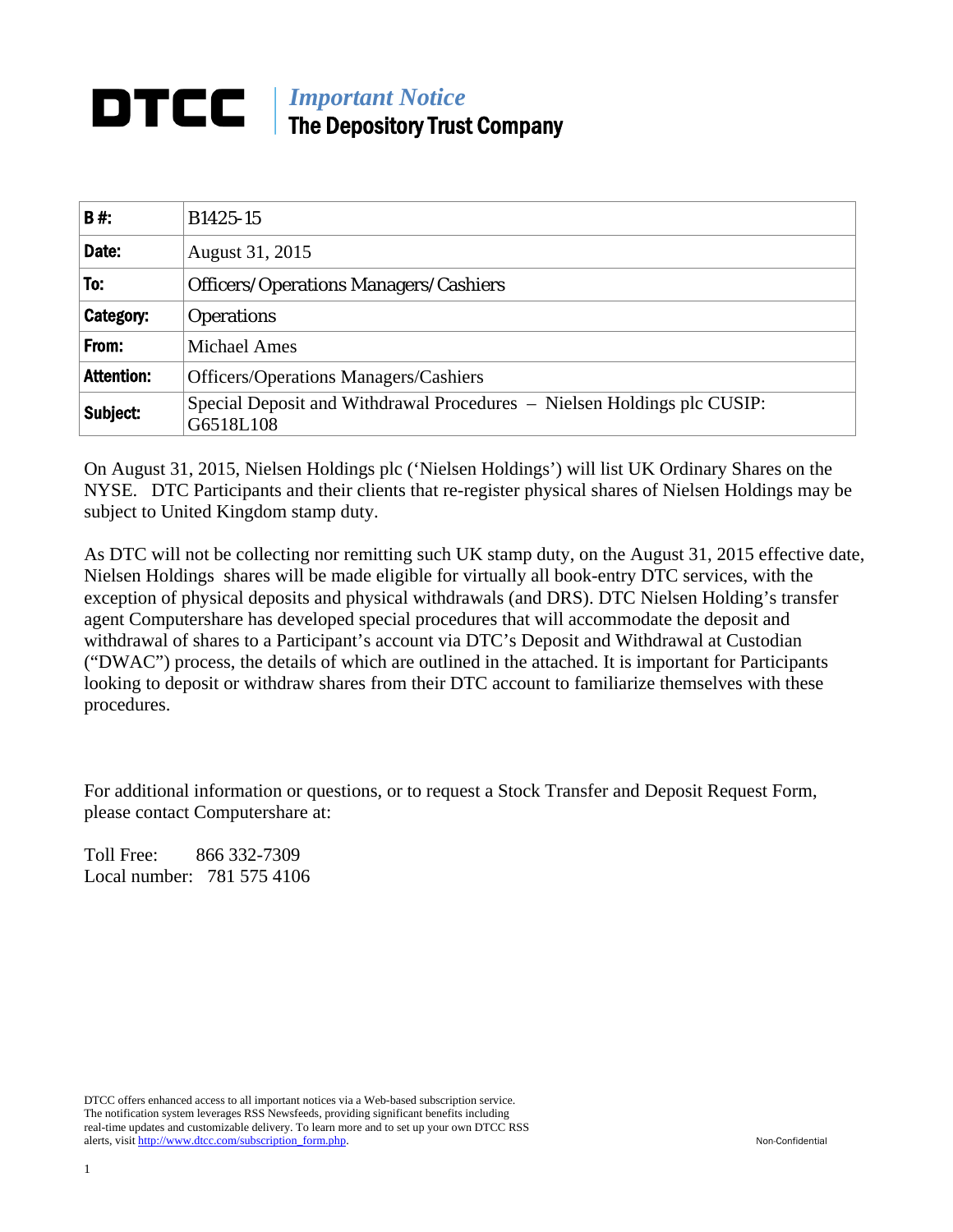#### **ISSUER:** Nielsen Holdings plc ('Nielsen Holdings')

| <b>Issue Description</b> | <b>CUSIP</b> | <b>ISIN</b>  |
|--------------------------|--------------|--------------|
| Ordinary Shares          | G6518L108    | GB00BWFY5505 |

### **SPECIAL INSTRUCTIONS FOR DEPOSITS OF NIELSEN HOLDINGS PLC ORDINARY SHARES INTO DTC.**

**Note: The DTC Deposit function has been turned off, the below steps must be followed in order to successfully deposit NIELSEN HOLDINGS PLC ordinary shares into DTC** 

# **DEPOSITS INTO DTC**

### **Step 1: Shareholder to complete Nielsen Holdings Stock Transfer and Deposit Request Form.**

This form must be signed by the registered shareholder and Medallion-guaranteed, and must contain the depositing DTC participant's number, the account number with the depositing DTC participant, as well as the DTC participant's contact name and contact phone number.

### *Completion of the Nielsen Holdings Stock Transfer and Deposit Request Form.*

The Field "Value of Securities" should be left blank. As per Step 3 below, once the original forms are received by Computershare, a representative from Computershare will contact the DTC participant noted in the contact details of the Stock Transfer and Deposit Request Form and will advise them of the Value of the Securities. The Value of the Securities (in this case, the market value of the shares) will be based on Nielsen Holdings closing price in USD on the NYSE, as at the date the Stock Transfer and Deposit form is executed.

The Stamp Duty will then be calculated as follows:

- Multiply number of shares by Nielsen Holdings closing price on the NYSE as at the date the Stock Transfer and Deposit form is executed.
- Convert the USD market value of the shares (as per above noted on the Stock Transfer and Deposit Request Form under 'Value of Securities' US\$) into Great Britain Pounds ('GBP') using the Foreign Exchange rate as of the date the Stock Transfer and Deposit form is executed.
- Multiply market value of the shares (as per above) by the Stamp Duty rate of 1.5% (rounded up to nearest £5).
- The wire‐payment to Computershare must be in GBP.

# **Step 2: Send the original share certificate and the completed Nielsen Holdings Stock Transfer and Deposit Request Form to:**

Regular mail: Computershare P.O. Box 43001 Providence, RI 02940-3001

Overnight/certified/registered delivery: Computershare 250 Royall Street Canton, MA 02021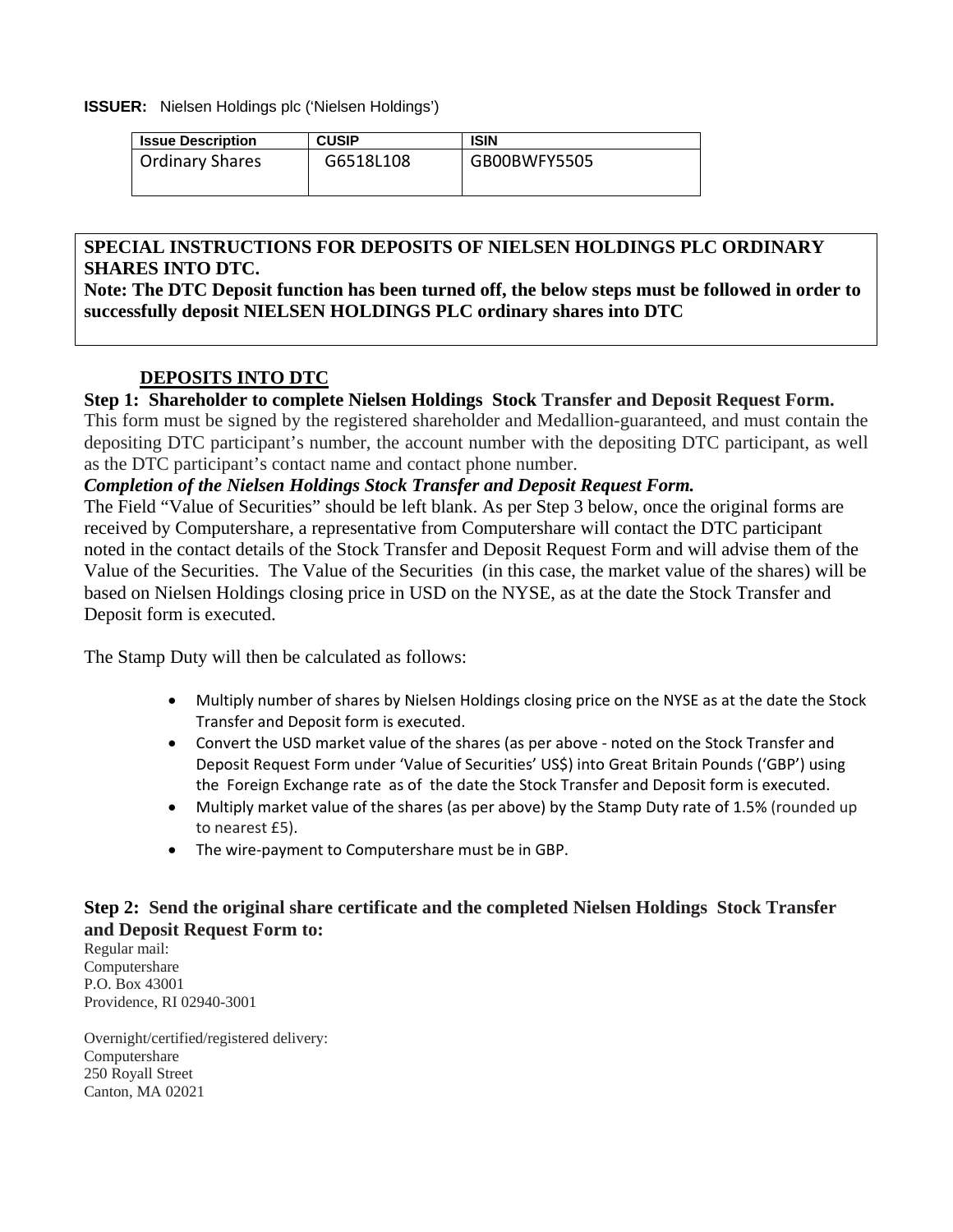**Step 3: Once Computershare receives the original Nielsen Holdings share certificate and completed Stock Transfer and Deposit Request Form, a representative from Computershare will contact the DTC participant noted on the Stock Transfer and Deposit Request Form and will advise the DTC participant:** 

- **i)** The required Stamp Duty in Great Britain Pounds ('GBP') **Note: once the Stamp Duty amount is communicated, the DTC participant must wire the GBP the same day, otherwise the transaction will be rejected. Computershare will then remit payment to HMRC along with the Stock Transfer and Deposit Form to be 'stamped'.**
- **ii)** Computershare's wire account information.

**Step 4: Provided your documentation is in good order and that we have received the proper payment in GBP; Computershare will send the transfer form to be stamped by HMRC at their offices in Birmingham, England. Once we receive the stamped form back from HMRC, Computershare will contact the DTC participant noted on the Stock Transfer and Deposit Request form and will advise the DTC participant to:** 

i) To initiate a DWAC deposit; **the DWAC must contain the registration name that appears on the share certificate as well as the share certificate number(s) in the comment section**

It is important that you follow the steps above to ensure that your transfer can be completed. Provided your documentation is in good order and that we have received the proper payment in GBP from your broker, we will send it to be "stamped" by HMRC at their offices in Birmingham, England, and will aim to complete your transfer within 5 business days from the time it is received back from HMRC *(please note that Computershare is not in a position to advise how long it may take for the entire process to be completed*). If your transfer cannot be processed due to missing or incomplete documentation, we will contact you for more information.

### **Stamp Duty**

# **What is Stamp Duty?**

Stamp Duty at the rate of 1.5% (rounded up to nearest £5) is a tax applied by the UK authority, HM Revenue & Customs ("HMRC") on transfers of UK PLC shares into a foreign depository nominee. The transfer cannot be registered by the company's registrar or transfer agent unless the Stamp Duty is paid. You can find out more information about UK Stamp Duty from the Stamp Office Helpline on +44 845 603 0135 or at http://www.hmrc.gov.uk/sd/shares/sharetransfers.htm.

### **How is Stamp Duty Calculated?**

Stamp Duty is calculated at the rate of 1.5% (rounded up to nearest £5) of the consideration money/market value of shares (in pounds sterling) based on the closing price on the day the Stock Transfer and Deposit Request Form is executed. Please contact Computershare for information about how to calculate the value of your Nielsen Holdings ordinary shares for Stamp Duty purposes.

# **How do I arrange to pay the Stamp Duty?**

Please have your broker contact Computershare to arrange for the payment of Stamp Duty (on your behalf) to Computershare. Computershare will then effect payment of Stamp Duty to HMRC.

For additional information or questions, or to request a Stock Transfer and Deposit Request Form, please contact Computershare at:

Toll Free: 866 332 7309 Local number: 781 575 4106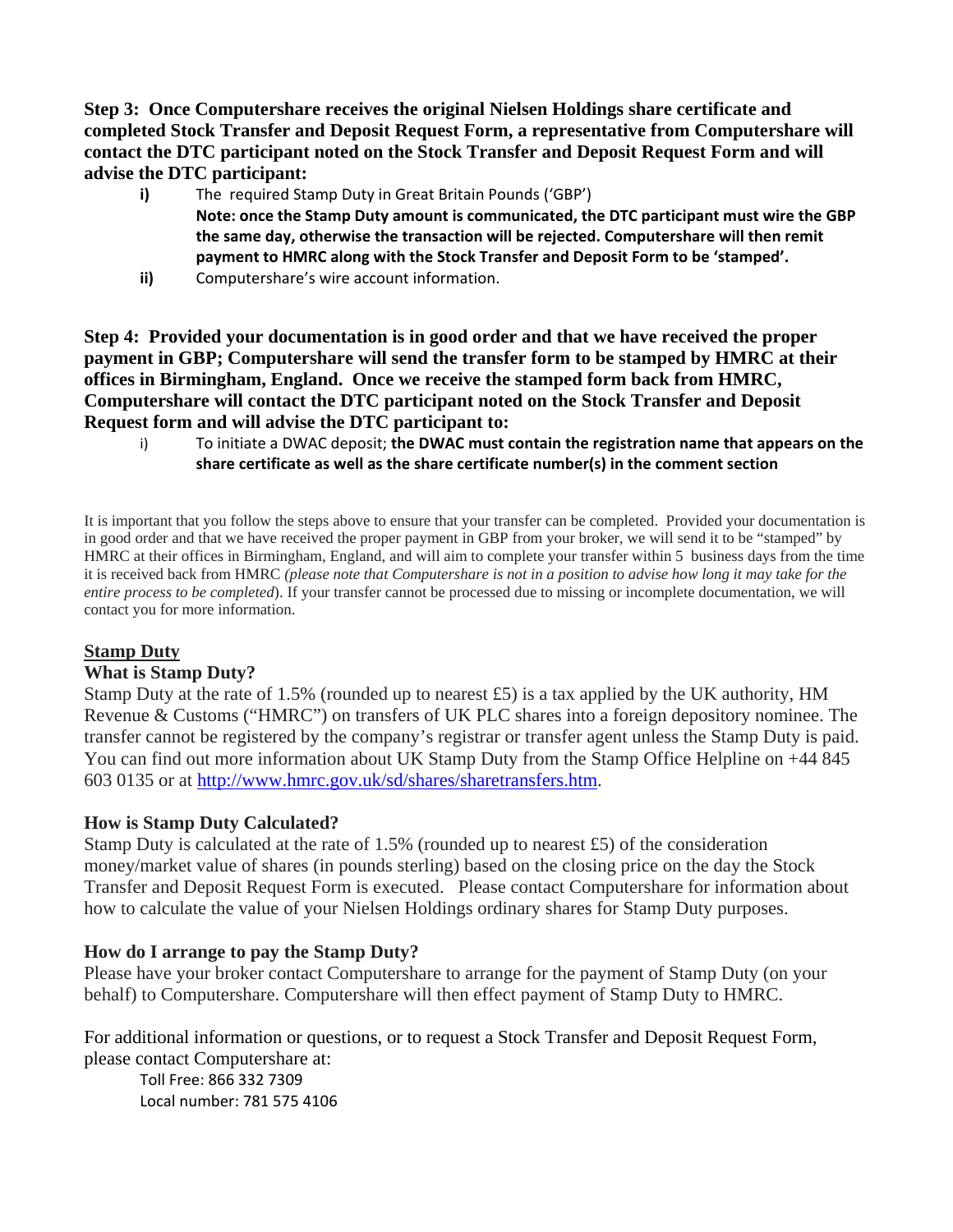#### **ISSUER:** Nielsen Holdings plc ('Nielsen Holdings')

| <b>Issue Description</b> | <b>CUSIP</b> | <b>ISIN</b>  |
|--------------------------|--------------|--------------|
| <b>Ordinary Shares</b>   | G6518L108    | GB00BWFY5505 |

# **SPECIAL INSTRUCTIONS FOR DTC WITHDRAWALS OF NIELSEN HOLDINGS PLC ORDINARY SHARES**

**Note: The DTC Withdrawal function has been turned off, the below steps must be followed in order to successfully withdraw Nielsen Holdings plc Ordinary shares from DTC** 

### **WITHDRAWALS FROM DTC**

**Step 1**: **DTC participant to complete Nielsen Holdings Stock Transfer Request Form. This form must be signed by Cede & Co (see Step 2) and Medallion-guaranteed by the DTC Participant, under Section 6** 

### **Completion of the Nielsen Holdings Stock Transfer Request Form**

**Section 1 –Consideration Money:**

**The amount of money that was paid for the transfer** (not necessarily the market value of the shares) in Great Britain Pounds ('GBP')

**Consideration Nil**: If the consideration money paid for the transfer is Nil there will be no Stamp Duty payable. Write "Nil" in section 1.

**Transfer exempt**: If the transfer is exempt from Stamp Duty, for example, transfer in

connection with divorce or dissolution of a civil partnership, or if the consideration given is

not chargeable consideration, complete **Certificate 2 under Section 7.**

**Consideration paid** – under the equivalent value of  $\pounds$  1,000: If the consideration money paid

for the transfer is, in the equivalent value, between £0.01 and £1,000, please write the amount paid in section 1 and **complete Certificate 1 under Section 7.** 

**Consideration paid** – over the equivalent value of  $\pounds$  1,000: If the consideration money paid for

the transfer is above the equivalent value of  $\pounds$  1,000 then Stamp Duty needs to be paid to the

UK Stamp Office in Birmingham. Please write the amount paid in Section 1 as well as the foreign exchange rate from US\$ to Pounds Sterling and the Pounds Sterling equivalent. The foreign exchange rate used MUST be the foreign exchange rate noted on the date the Stock Transfer Request Form was executed under Section 6. Please refer to the Stock Transfer Request form FAQ for more information regarding Stamp Duty.

**Section 6 – Authorized Signature**: The Authorized Signature needs to be signed by an authorized officer from DTC and medallion guaranteed by the DTC participant. See Step 2

#### **Section 8-New Holder Information:**

**Please note that registrations in the name of a Trust are not available for Nielsen Holdings Ordinary Shares.**  Please refer to How to Complete Stock Transfer Request Form and FAQs on the Stock Transfer Request Form for further information.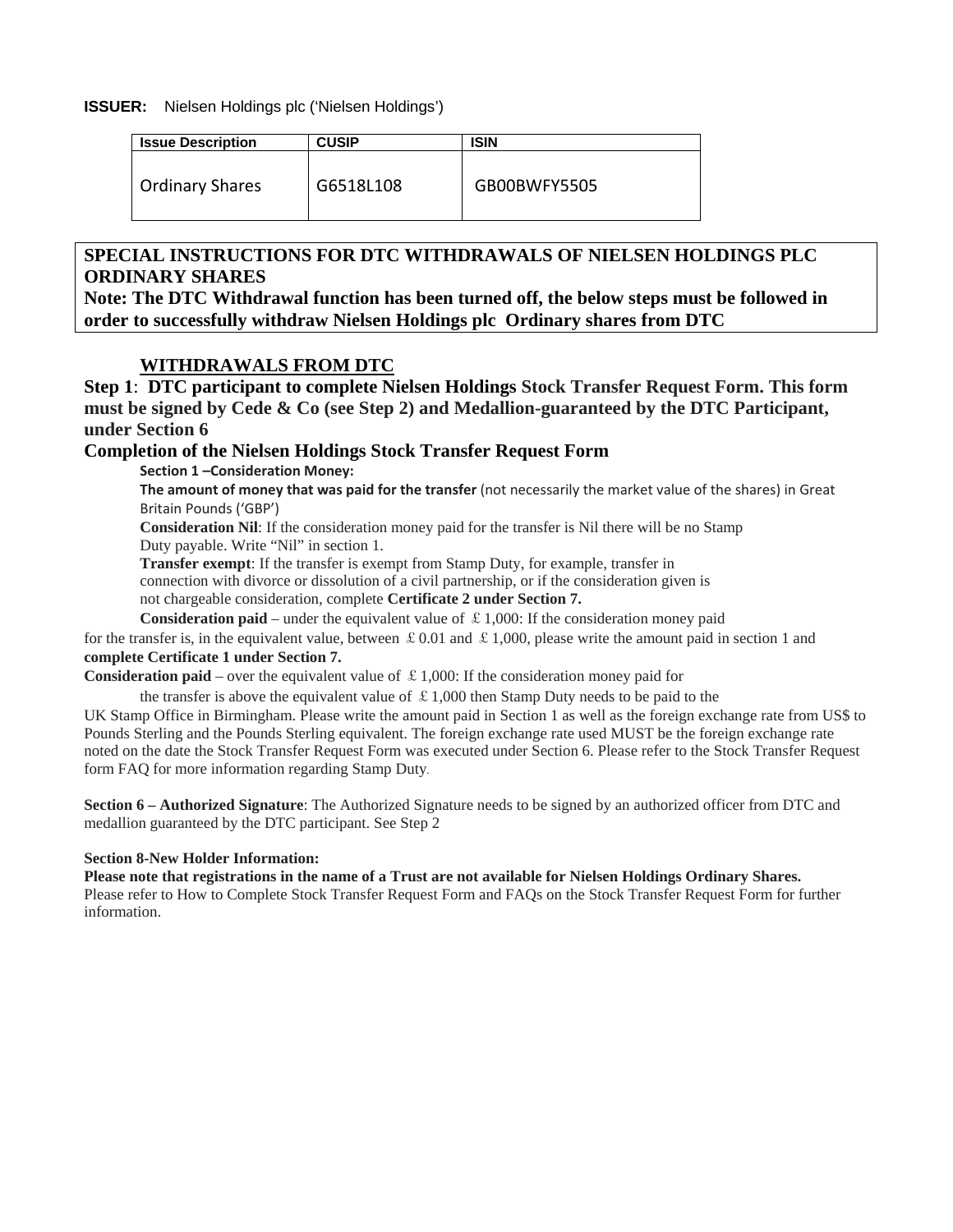**Step 2: The DTC participant forwards the completed Nielsen Holdings Stock Transfer Request Form for signature to:** 

**DTC Attn: Larry Broughton Manager Securities Processing Vault Operations Manager 570 Washington Blvd 5th Floor Jersey City, NJ 07310** 

An authorized officer of DTC must sign in Section 6 under Authorized Signature. A DTC signature is required since the shares are being debited from the Cede & Co account on the U.S. register. **DTC then returns the signed Stock Transfer Request Form back to the DTC participant**.

**Step 3: If Stamp Duty is payable, the DTC participant must send the completed Stock Transfer Request form signed by DTC, and Medallion-guaranteed by the DTC participant with the required payment to:** 

> Birmingham Stamp Office 9<sup>th</sup> Floor, City Centre House 30 Union St BIRMINGHAM B2 4AR UNITED KINGDOM Tel: +44 845 603 0135 Fax: +44 121 643 8381 www.hmrc.gov.uk

It may also be possible to pay stamp duty online through HMRC's website. Please contact the Stamp Office for further information.

#### **Stamp Duty**

#### **What is Stamp Duty?**

Stamp Duty is a tax applied by the UK authority, HM Revenue & Customs ("HMRC"), to share transfer forms. If Stamp Duty is payable on a transfer form, then the transfer cannot be registered by the company's registrar or transfer agent unless the Stamp Duty is paid. Stamp Duty is usually payable by the transferee i.e. the recipient of shares from a transfer. You can find out more information about UK Stamp Duty from the Stamp Office Helpline on +44 845 603 0135 or at http://www.hmrc.gov.uk/sd/shares/sharetransfers.htm.

#### **How is Stamp Duty Calculated?**

Unless a transfer is exempt, Stamp Duty is calculated (in pounds sterling and rounded up to the nearest £5) at the rate of 0.5% of the consideration money (not necessarily the market value of the shares) paid for the transfer.

#### **What are the exemptions from Stamp Duty?**

- Shares that you receive as a gift.
- Shares that someone leaves to you in their Will.
- Shares held in trust that are transferred from one trustee or another.
- Shares that are transferred when you get divorced, or when your civil partnership is dissolved.
- Transfer of shares that a liquidator makes as settlement to Shareholders when a business is wound up
- Transfers of shares where the consideration money (not necessarily the market value of the shares) is less than £1,000.

If exempt, the Stock Transfer Form does not need to be sent to the HMRC.